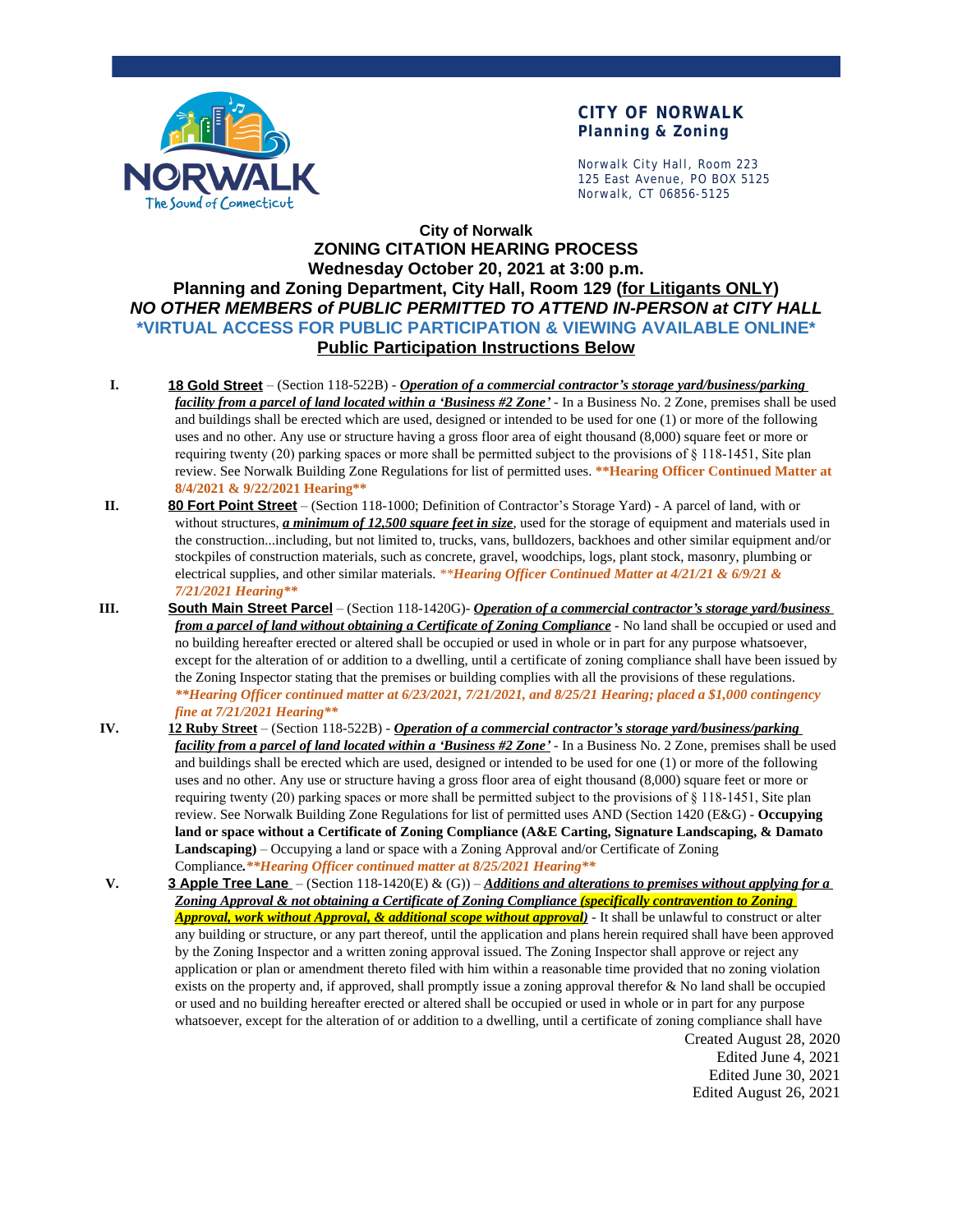

#### **CITY OF NORWALK Planning & Zoning**

Norwalk City Hall, Room 223 125 East Avenue, PO BOX 5125 Norwalk, CT 06856-5125

 been issued by the Zoning Inspector stating that the premises or building complies with all the provisions of these regulations *AND* (Section 118-310B) – *Creation of a second unit within a single-family residence; use not permitted in zone)* - Principal uses and structures within a AAA Residential Zone; premises shall be used and buildings shall be erected which are used, designed or intended to be used for one (1) or more of the following uses and no other as described in this section (see section within Norwalk Building Zone Regulations for uses of this section) – *AND* (Section 118-1130) – *Placement of fill & excavation of material from property, without obtaining a 'Fill & Excavation Approval' from the Department of Public Works & Planning & Zoning* - The purpose of these excavation and fill regulations is to regulate the excavation, filling, and grading of land as an activity requiring a permit in order to preserve and protect the land as a natural resource, to safeguard life, limb, property and the public welfare, and to preserve the natural environment and the stability of hillsides. *\*\*Hearing Officer Continued Matter at 8/25/22021 Hearing\*\**

- **VI. 16 Devon Avenue** (Section 118-1420 (E), (F), & (G)) *Additions/Alterations to structure without applying for, obtaining a Zoning Approval & obtaining a Certificate of Zoning Compliance (conversion of garage to living space)* – AND (Section 118-1220(J)) – *Creation of parking within the front setback* - All off-street parking and loading facilities, including all parking aisles and backup spaces needed for vehicle maneuvers into and out of parking spaces, shall be located to the rear of the required front setback line as now or hereafter established. The area between the street line and the front setback line, and on a corner lot, the side setback line along a street, except for the required access driveway and pedestrian sidewalk leading from the street to the off-street parking and loading area, shall be landscaped with lawns or other appropriate planting.
- **VII. 5 Hillside Street** (Section 118-1220J) *Creation of a parking area, or utilization of an area, within the front setback* - All off-street parking and loading facilities, including all parking aisles and backup spaces needed for vehicle maneuvers into and out of parking spaces, shall be located to the rear of the required front setback line as now or hereafter established. The area between the street line and the front setback line, and on a corner lot, the side setback line along a street, except for the required access driveway and pedestrian sidewalk leading from the street to the off-street parking and loading area, shall be landscaped with lawns or other appropriate planting. *\*\*Hearing Officer Continued Matter at 2/17/2021 & 3/17/2021 & 5/19/2021 & 6/9/2021 & 7/21/2021& 8/25/2021 & 9/22/2021 Hearing; also \$500 Assessed fine at 7/28/21 Hearing\*\**
- **VIII. 14 Hamilton Avenue** ((Section 118-1420 (E), & (G)) *Additions/Alterations to structure without applying for, obtaining a Zoning Approval & obtaining a Certificate of Zoning Compliance (construction of a deck on top of & renovations to, a detached garage) \*\*Hearing Officer Continued Matter at 9/22/22021 Hearing\*\**
	- **IX. 7 Thistle Road** (Section 118-320(B)(4)(e) *Storage of a commercial vehicle over a one (1) ton rated capacity on a residential property in an "AA-Residential" zone* - Storage of not more than one (1) commercial vehicle, as defined in Chapter 246, Section 14-1, of the Connecticut General Statutes, which does not exceed one-ton rated capacity. *\*\*Hearing Officer Continued Matter at 7/7/22021 Hearing\*\**

Created August 28, 2020 Edited June 4, 2021 Edited June 30, 2021 Edited August 26, 2021